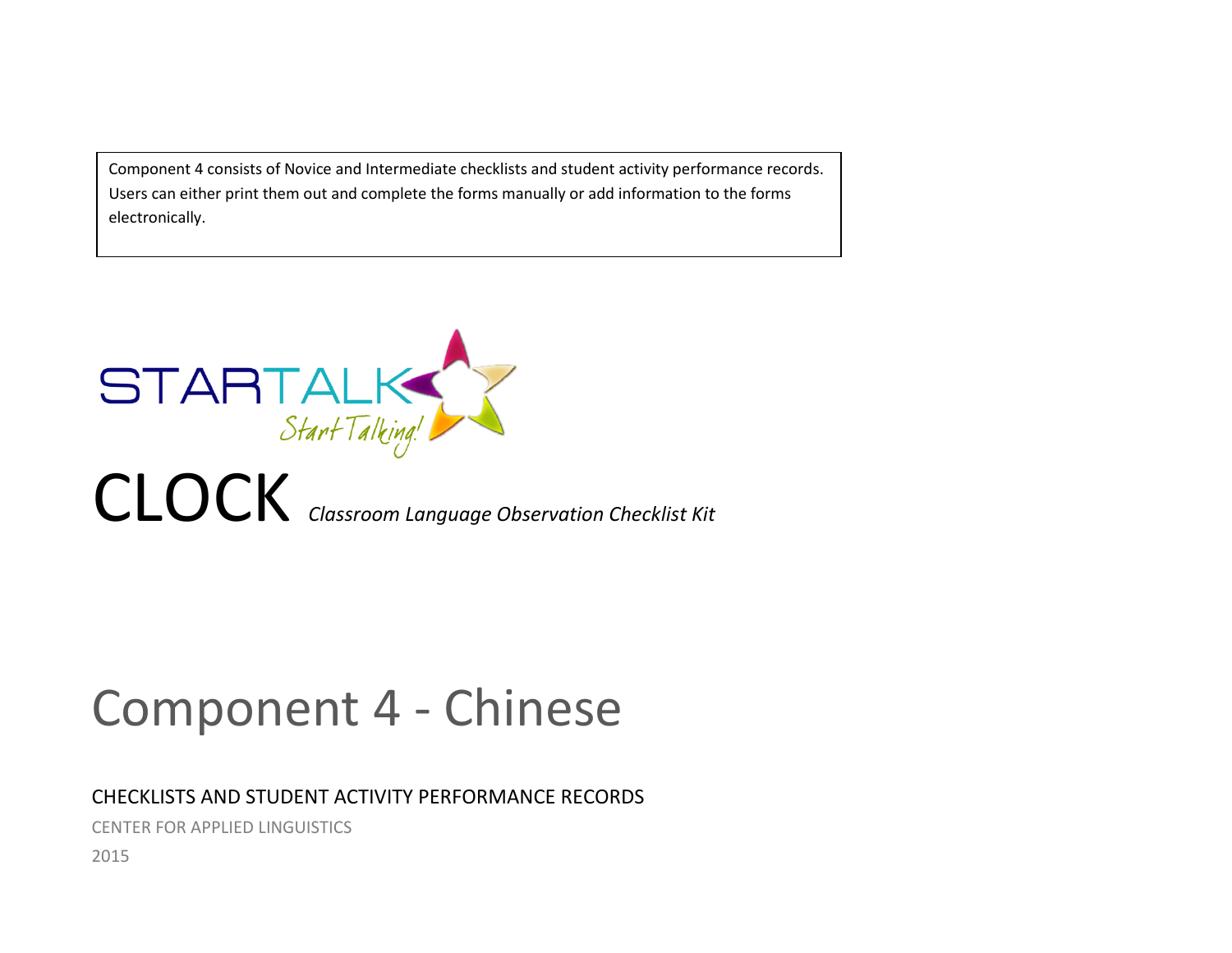

## **CLOCK Classroom Observation Checklist: Novice Sublevels\*\***

|                                                                                                | Student Name: ___________________Grade: ____ Language: Chinese |                            |                                     | Date: ______                             |  |  |  |
|------------------------------------------------------------------------------------------------|----------------------------------------------------------------|----------------------------|-------------------------------------|------------------------------------------|--|--|--|
| Interpersonal or Presentational Speaking (circle one or both)<br><b>Interpretive Listening</b> |                                                                |                            |                                     |                                          |  |  |  |
| Performance                                                                                    | <b>Fluency</b>                                                 | <b>Language Control</b>    | Vocabulary                          | Comprehension                            |  |  |  |
|                                                                                                | How does his/her use of Chinese flow?                          | How well does he/she       | What kind of words does he/she      | How well does he/she understand          |  |  |  |
| Level                                                                                          |                                                                | use Chinese?               | know in the Chinese?                | the Chinese?                             |  |  |  |
|                                                                                                | □.<br>Uses some sentences or questions                         | Often uses words,<br>П     | Uses familiar words related<br>П    | Understands simple, familiar<br>$\Box$   |  |  |  |
|                                                                                                | learned in class.                                              | phrases, sentences         | to what he/she is learning in       | words, phrases, sentences,               |  |  |  |
|                                                                                                | Answers some questions about<br>$\Box$                         | or questions learned       | class.                              | questions, and directions.               |  |  |  |
|                                                                                                | things learned in class.                                       | in class correctly.        | $\Box$<br>Uses native language when |                                          |  |  |  |
|                                                                                                | Sometimes generates some<br>П                                  | Sometimes uses<br>П        | he/she does not know the            | Understands some new sentences           |  |  |  |
| <b>Novice High</b>                                                                             | sentences or questions of his/her                              | own generated              | words to say more about             | and questions and follows some           |  |  |  |
|                                                                                                | own.                                                           | sentences.                 | something in Chinese.               | new* directions when teacher:            |  |  |  |
|                                                                                                | Presents information using<br>$\Box$                           | $\Box$<br>Generated        | Presents information on<br>$\Box$   | speaks slowly.<br>$\Box$                 |  |  |  |
|                                                                                                | practiced phrases and simple                                   | sentences or               | familiar topics.                    | repeats the question.<br>$\Box$          |  |  |  |
|                                                                                                | sentences.                                                     | questions are              |                                     | $\Box$<br>uses pictures or gestures to   |  |  |  |
|                                                                                                |                                                                | occasionally correct.      |                                     | help him/her understand.                 |  |  |  |
|                                                                                                | Uses words he/she has heard a lot.<br>0                        | Uses words learned<br>П    | Uses some familiar words<br>П       | Understands a few simple, very<br>$\Box$ |  |  |  |
|                                                                                                | Uses short phrases practiced a lot.<br>$\Box$                  | in class.                  | related to what he/she is           | familiar words, phrases,                 |  |  |  |
|                                                                                                | Sometimes uses simple sentences<br>$\Box$                      | Sometimes uses<br>П        | learning in class.                  | sentences, questions, and                |  |  |  |
|                                                                                                | practiced a lot.                                               | phrases or                 | Pauses and tries to find<br>$\Box$  | directions.                              |  |  |  |
| <b>Novice Mid</b>                                                                              | Answers some simple, questions<br>$\Box$                       | sentences learned in       | words in Chinese, but often         |                                          |  |  |  |
|                                                                                                | practiced a lot.                                               | class correctly.           | uses words in his/her native        | Usually understands when teacher:        |  |  |  |
|                                                                                                | Presents information using variety<br>$\Box$                   |                            | language.                           | speaks slowly.<br>$\Box$                 |  |  |  |
|                                                                                                | of words, and memorized phrases                                |                            | Presents information about<br>П     | repeats the question.<br>$\Box$          |  |  |  |
|                                                                                                | and expressions.                                               |                            | self and some very familiar         | $\Box$<br>uses pictures or gestures to   |  |  |  |
|                                                                                                |                                                                |                            | topics.                             | help him/her understand.                 |  |  |  |
|                                                                                                | Uses a few words he/she practiced<br>$\Box$                    | Sometimes uses<br>П        | Uses a few words that he/she<br>п   | Understands a few<br>П                   |  |  |  |
|                                                                                                | a lot.                                                         | words that he/she          | practices a lot.                    | words/phrases that he/she                |  |  |  |
|                                                                                                | Occasionally use a few short<br>$\Box$                         | knows well.                | Knows a few phrases that<br>П       | practices a lot.                         |  |  |  |
|                                                                                                | phrases he/she practices a lot.                                | Sometimes uses a<br>$\Box$ | he/she practices a lot.             | Sometimes understands when               |  |  |  |
| <b>Novice Low</b>                                                                              | Presents information using single<br>П.                        | few phrases he/she         | Use native language a lot.<br>П     | teacher:                                 |  |  |  |
|                                                                                                | words or memorized phrases.                                    | knows well.                | Presents limited information<br>П   | speaks slowly.<br>$\Box$                 |  |  |  |
|                                                                                                |                                                                |                            | about self and a few very           | repeats the question.<br>$\Box$          |  |  |  |
|                                                                                                |                                                                |                            | familiar topics.                    | uses pictures or gestures to<br>$\Box$   |  |  |  |
|                                                                                                |                                                                |                            |                                     | help him/her understand.                 |  |  |  |

\*New refers to material that the student has not learned previously.

\*\*This checklist is based on the ACTFL Performance Descriptors for Language Learners (2012), ACTFL Proficiency Guidelines (2012), NCCSFL–ACTFL Can-Dos (2012), COPE/SOPA Rating Scale (2010), and input from STARTALK program administrators, teachers, and CLOCK project advisors.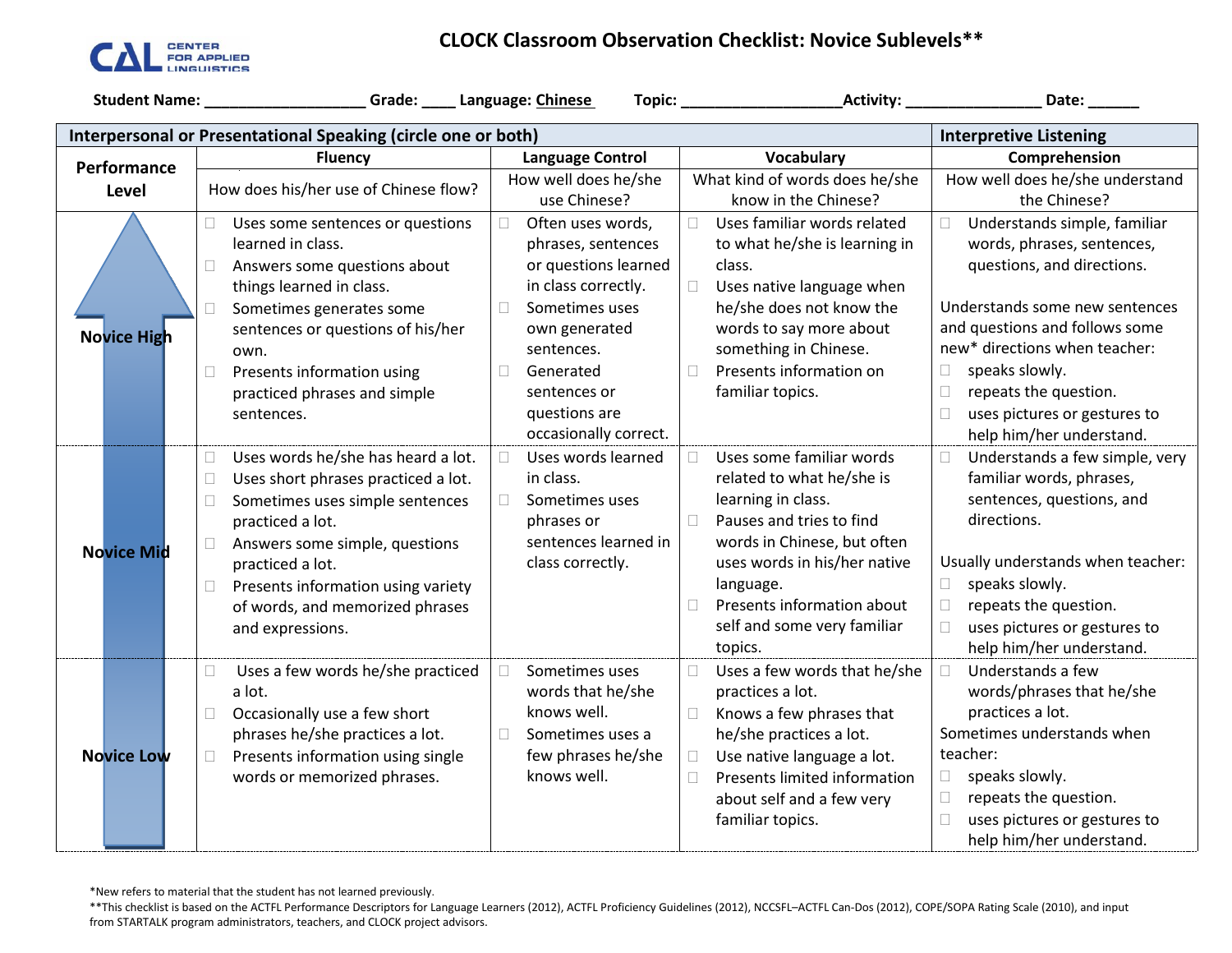

# **COMMENTS:**

#### **COMMUNICATION STRATEGIES AND LESSON-SPECIFIC CAN-DO STATEMENTS**

| Student Name: ______________________Grade: _____ Language: Chinese Topic: _________________________           | Activity: Activity:<br>Date:                                                   |
|---------------------------------------------------------------------------------------------------------------|--------------------------------------------------------------------------------|
| Novice Level Communication Strategies (check all that apply)                                                  | <b>Comments</b>                                                                |
| Repeats words, phrases, or sentences.<br>$\mathbf{L}$                                                         |                                                                                |
| Uses gestures or facial expressions to help others understand.                                                |                                                                                |
| Sometimes uses English.<br>$\Box$                                                                             |                                                                                |
| Asks teacher or classmate to repeat what they said.<br>$\Box$                                                 |                                                                                |
| Lets teacher know when he/she does not understand.                                                            |                                                                                |
| For presentational:                                                                                           |                                                                                |
| Slows down the pace of the presentation when sensing the audience is<br>□<br>having difficulty understanding. |                                                                                |
| Repeats words, phrases, or sentences when sensing the audience is                                             |                                                                                |
| having difficulty understanding.                                                                              |                                                                                |
| Other:                                                                                                        |                                                                                |
| <b>Lesson-Specific Can-Do Statements</b>                                                                      |                                                                                |
| What can he/she talk about in Chinese?                                                                        | What can he/she understand in Chinese?                                         |
| [Please paste in your lesson specific can-dos for interpersonal speaking here]                                | [Please paste in your lesson specific can-dos for interpretive listening here] |
|                                                                                                               |                                                                                |
|                                                                                                               |                                                                                |
|                                                                                                               |                                                                                |
|                                                                                                               |                                                                                |
|                                                                                                               |                                                                                |
| Comments:                                                                                                     | Comments:                                                                      |
|                                                                                                               |                                                                                |
|                                                                                                               |                                                                                |
|                                                                                                               |                                                                                |

\*New refers to material that the student has not learned previously.

<sup>\*\*</sup>This checklist is based on the ACTFL Performance Descriptors for Language Learners (2012), ACTFL Proficiency Guidelines (2012), NCCSFL–ACTFL Can-Dos (2012), COPE/SOPA Rating Scale (2010), and input from STARTALK program administrators, teachers, and CLOCK project advisors.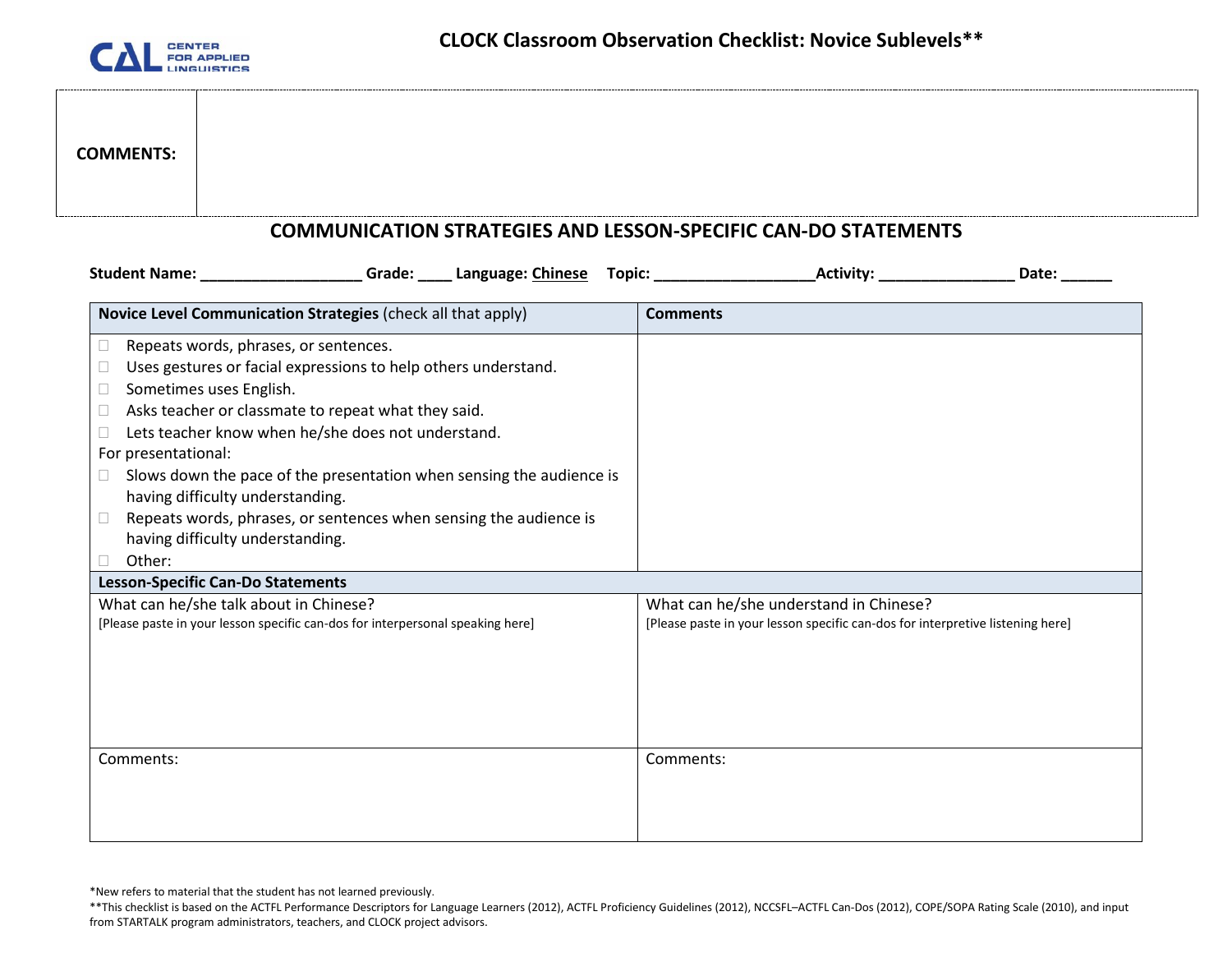

### **CLOCK Classroom Observation Checklist: Intermediate Sublevels\*\***

**Student Name: \_\_\_\_\_\_\_\_\_\_\_\_\_\_\_\_\_\_\_ Grade: \_\_\_\_ Language: Chinese Topic: \_\_\_\_\_\_\_\_\_\_\_\_\_\_\_\_\_\_\_Activity: \_\_\_\_\_\_\_\_\_\_\_\_\_\_\_\_ Date: \_\_\_\_\_\_**

|                                   | Interpersonal or Presentational Speaking (circle one or both)<br><b>Interpretive Listening</b>                                                                                                                                                                                                                                                                                                                                                                                              |                                                                                                                                                                                                                                                                           |                                                                                                                                                                                                                                                                                                                                                          |                                                                                                                                                                                                                                                                                                                                                      |  |  |
|-----------------------------------|---------------------------------------------------------------------------------------------------------------------------------------------------------------------------------------------------------------------------------------------------------------------------------------------------------------------------------------------------------------------------------------------------------------------------------------------------------------------------------------------|---------------------------------------------------------------------------------------------------------------------------------------------------------------------------------------------------------------------------------------------------------------------------|----------------------------------------------------------------------------------------------------------------------------------------------------------------------------------------------------------------------------------------------------------------------------------------------------------------------------------------------------------|------------------------------------------------------------------------------------------------------------------------------------------------------------------------------------------------------------------------------------------------------------------------------------------------------------------------------------------------------|--|--|
| Performance                       | <b>Fluency/Text type</b>                                                                                                                                                                                                                                                                                                                                                                                                                                                                    | <b>Language Control</b>                                                                                                                                                                                                                                                   | Vocabulary                                                                                                                                                                                                                                                                                                                                               | Comprehension                                                                                                                                                                                                                                                                                                                                        |  |  |
| Level                             | How does his/her use of Chinese flow?                                                                                                                                                                                                                                                                                                                                                                                                                                                       | How well does he/she use                                                                                                                                                                                                                                                  | What kind of words does he/she                                                                                                                                                                                                                                                                                                                           | How well does he/she understand                                                                                                                                                                                                                                                                                                                      |  |  |
|                                   |                                                                                                                                                                                                                                                                                                                                                                                                                                                                                             | Chinese?                                                                                                                                                                                                                                                                  | know in Chinese?                                                                                                                                                                                                                                                                                                                                         | Chinese?                                                                                                                                                                                                                                                                                                                                             |  |  |
| Intermediate<br><b>High</b>       | $\Box$<br>Uses sentences or questions learned in class<br>very easily.<br>$\Box$<br>Often generates sentences or own questions.<br>$\Box$<br>Describes something or tells a simple story<br>using strings of sentences.<br>Has conversations easily and is able to keep<br>$\Box$<br>the conversation going.<br>$\Box$<br>Handles social interactions in everyday<br>situations that sometimes have an<br>unexpected complication.<br>Makes presentations using organized strings<br>$\Box$ | Mostly accurate when uses:<br>learned sentences or<br>questions.<br>$\Box$<br>own generated sentences<br>or questions.<br>Mostly accurate when:<br>puts strings of generated<br>sentences together.<br>puts strings of learned<br>$\Box$<br>sentences together.           | Uses new words he/she has just<br>learned easily.<br>Often figures out a way to say<br>what he/she wants to say in<br>Chinese.<br>Rarely uses words from native<br>П<br>language.<br>Makes presentations on<br>П<br>personal, school, community or<br>researched topics.                                                                                 | Understands sentences,<br>$\Box$<br>questions and strings of<br>sentences about things he/she<br>has been learning in class.<br>$\Box$<br>Understands some new<br>sentences, questions, and<br>strings of sentences.<br>When he/she is learning about<br>□<br>something new*, usually can<br>figure out the main idea and<br>some important details. |  |  |
| <b>Intermediate</b><br><b>Mid</b> | of sentences.<br>Uses sentences and questions learned in class<br>□<br>easily.<br>Generates some sentences or questions of<br>$\Box$<br>his/her own.<br>Describes something using strings of<br>$\Box$<br>sentences.<br>$\Box$<br>Has conversations about things he/she knows<br>and is sometimes able to keep the<br>conversation going.<br>Presents information using connected<br>$\Box$<br>sentences.                                                                                   | Mostly accurate when<br>using learned sentences<br>and questions.<br>Often accurate when:<br>$\Box$<br>generates sentences<br>and/or questions.<br>puts strings of generated<br>$\Box$<br>sentences together.<br>puts strings of learned<br>$\Box$<br>sentences together. | Sometimes uses new* words<br>□<br>easily.<br>Tries to figure out a way to say<br>□<br>what he/she wants to say in<br>Chinese, but sometimes has to<br>use native language.<br>Sometimes uses words from<br>П<br>native language when he/she<br>doesn't know the words in<br>Chinese.<br>Presents information on a wide<br>П<br>range of familiar topics. | Usually understands sentences,<br>$\Box$<br>questions, and groups of<br>sentences about things learned<br>in class.<br>When he/she is learning about<br>$\Box$<br>something new*, is sometimes<br>able to figure out the main idea<br>and some important details.                                                                                    |  |  |
| Intermediate<br>Low               | Asks and answers questions about things<br>$\Box$<br>learned in class.<br>Uses sentences and questions learned in<br>$\Box$<br>class.<br>$\Box$<br>Occasionally generates some sentences or<br>questions on own.<br>Has simple, short conversations about things<br>$\Box$<br>he/she knows.<br>Presents information using simple sentences.<br>$\Box$                                                                                                                                       | Usually uses learned<br>C<br>sentences/questions well.<br>Sometimes uses learned<br>$\Box$<br>sentences and questions<br>accurately.<br>$\Box$<br>Occasionally uses accurate<br>language in generated<br>sentences or questions.                                          | Uses familiar words easily.<br>$\Box$<br>Uses some new words.<br>Uses words in his/her native<br>П<br>language when he/she does not<br>know the words in Chinese.<br>Presents information on familiar<br>П<br>topics.                                                                                                                                    | Understands simple words,<br>$\Box$<br>phrases, sentences, questions,<br>and directions learned in class.<br>$\Box$<br>Understands new* sentences<br>and questions and new<br>directions easily if teacher<br>speaks slowly, repeats the<br>sentence, question, or uses<br>pictures or gestures to help<br>him/her understand.                       |  |  |

\*New refers to material that the student has not learned previously.

<sup>\*\*</sup>This checklist is based on the ACTFL Performance Descriptors for Language Learners (2012), ACTFL Proficiency Guidelines (2012), NCCSFL-ACTF: Can-Dos (2012), COPE/SOPA Rating Scale (2010), and input from STARTALK program administrators, teachers and CLOCK project advisors.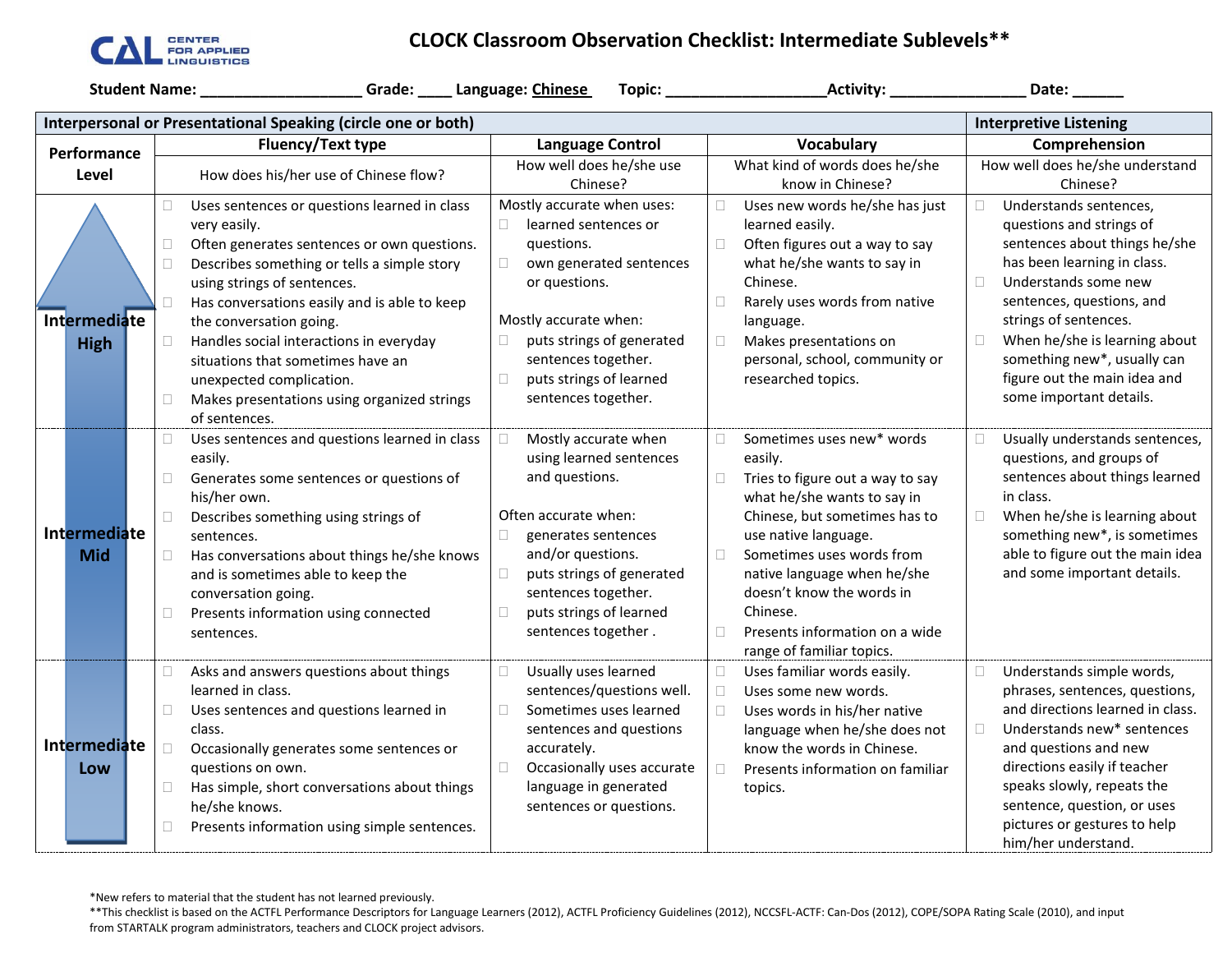

#### **COMMENTS:**

| <b>COMMUNICATION STRATEGIES AND LESSON-SPECIFIC CAN-DO STATEMENTS</b>                                                                                                                                                                                                                                                                                                                                                                                                                                                                                                                                                                                                                                                                                                                                                                                                                                   |                                                                                                                                  |  |  |  |  |
|---------------------------------------------------------------------------------------------------------------------------------------------------------------------------------------------------------------------------------------------------------------------------------------------------------------------------------------------------------------------------------------------------------------------------------------------------------------------------------------------------------------------------------------------------------------------------------------------------------------------------------------------------------------------------------------------------------------------------------------------------------------------------------------------------------------------------------------------------------------------------------------------------------|----------------------------------------------------------------------------------------------------------------------------------|--|--|--|--|
| Student Name: _________________________Grade: ______ Language: Chinese                                                                                                                                                                                                                                                                                                                                                                                                                                                                                                                                                                                                                                                                                                                                                                                                                                  |                                                                                                                                  |  |  |  |  |
| Intermediate Level Communication Strategies (check all that apply)                                                                                                                                                                                                                                                                                                                                                                                                                                                                                                                                                                                                                                                                                                                                                                                                                                      | <b>Comments</b>                                                                                                                  |  |  |  |  |
| Knows when he/she makes mistakes and can sometimes self-correct.<br>□<br>When he/she cannot say what he/she wants because it is complicated, tries to say it<br>$\Box$<br>in a simple way.<br>When he/she doesn't know a word, uses the words he/she DOES know to explain<br>$\Box$<br>what he/she is trying to say.<br>Asks for clarification when he/she does not understand the questions and/or<br>$\Box$<br>directions and/or explanations.<br>Provides clarification when others do not understand his/her questions and/or<br>$\Box$<br>directions and/or explanations.<br>Sometimes use pictures, gestures, or facial expressions to help others understand.<br>□<br>For presentational:<br>Slows down the pace of the presentation when sensing the audience is having<br>0<br>difficulty understanding.<br>Rewords or rephrases when sensing the audience is having difficulty understanding. |                                                                                                                                  |  |  |  |  |
| Other:                                                                                                                                                                                                                                                                                                                                                                                                                                                                                                                                                                                                                                                                                                                                                                                                                                                                                                  |                                                                                                                                  |  |  |  |  |
| <b>Lesson-Specific Can-Do Statements</b><br>What can he/she talk about in Chinese?<br>[Please paste in your lesson specific can-dos for interpersonal speaking here]                                                                                                                                                                                                                                                                                                                                                                                                                                                                                                                                                                                                                                                                                                                                    | What can he/she understand in Chinese?<br>[Please paste in your lesson specific can-dos that target interpretive listening here] |  |  |  |  |
| Comments:                                                                                                                                                                                                                                                                                                                                                                                                                                                                                                                                                                                                                                                                                                                                                                                                                                                                                               | Comments:                                                                                                                        |  |  |  |  |

\*New refers to material that the student has not learned previously.

<sup>\*\*</sup>This checklist is based on the ACTFL Performance Descriptors for Language Learners (2012), ACTFL Proficiency Guidelines (2012), NCCSFL-ACTF: Can-Dos (2012), COPE/SOPA Rating Scale (2010), and input from STARTALK program administrators, teachers and CLOCK project advisors.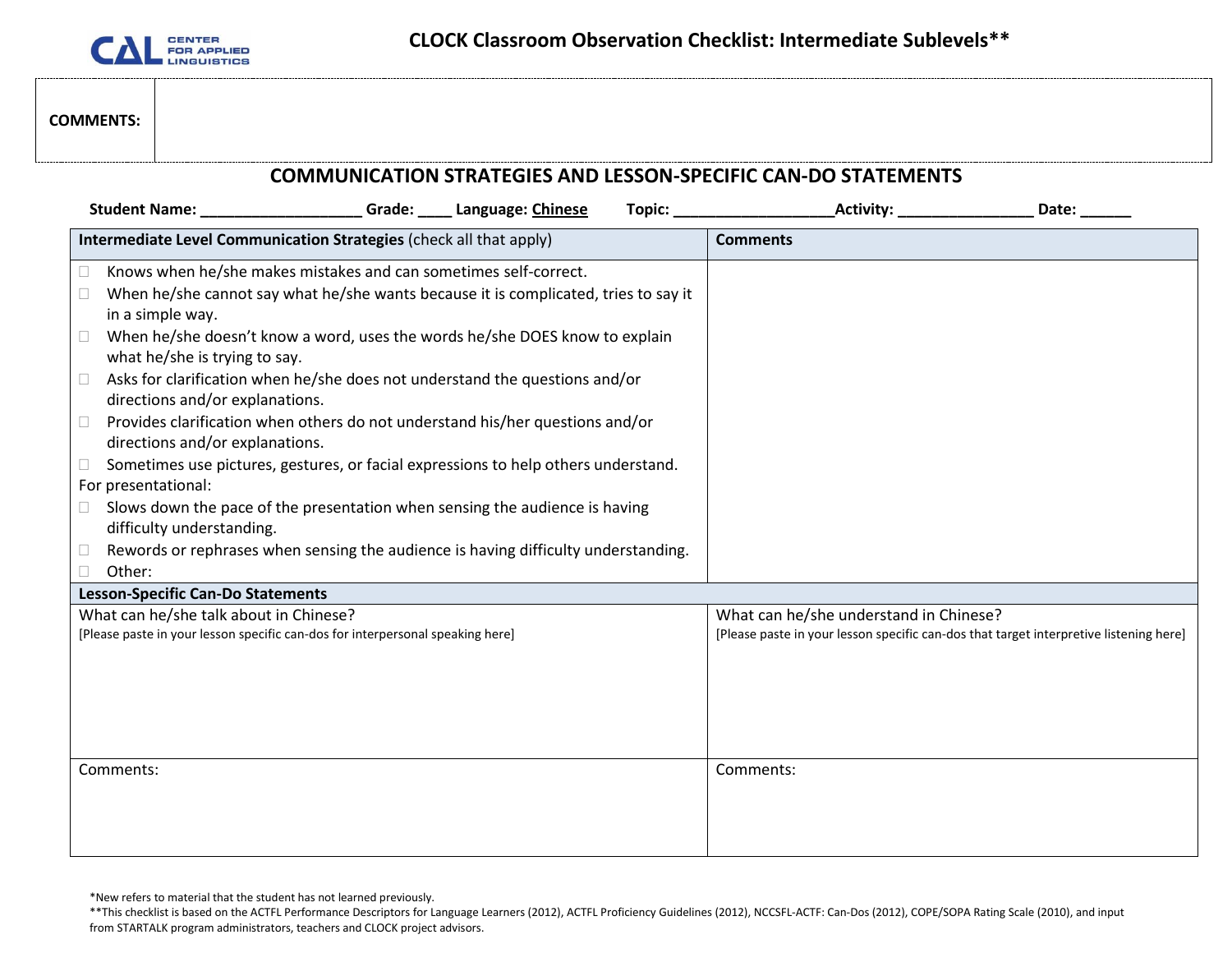#### **ACTIVITY PERFORMANCE RECORD FOR MULTIPLE STUDENTS**

**Use this table to record results on one date with multiple students.** Directions: 1) write each student's name; 2) indicate activity participated in; 3) describe their fluency, language control, vocabulary and listening comprehension; and 4) write comments about each student's performance.

| <b>CLOCK Student Activity Performance Record</b> |          |                |                     |            |               |                 |
|--------------------------------------------------|----------|----------------|---------------------|------------|---------------|-----------------|
| <b>Student Name</b>                              | Activity | <b>Fluency</b> | Language<br>Control | Vocabulary | Comprehension | <b>Comments</b> |
|                                                  |          |                |                     |            |               |                 |
|                                                  |          |                |                     |            |               |                 |
|                                                  |          |                |                     |            |               |                 |
|                                                  |          |                |                     |            |               |                 |
|                                                  |          |                |                     |            |               |                 |
|                                                  |          |                |                     |            |               |                 |
|                                                  |          |                |                     |            |               |                 |
|                                                  |          |                |                     |            |               |                 |
|                                                  |          |                |                     |            |               |                 |
|                                                  |          |                |                     |            |               |                 |
|                                                  |          |                |                     |            |               |                 |
|                                                  |          |                |                     |            |               |                 |
|                                                  |          |                |                     |            |               |                 |
|                                                  |          |                |                     |            |               |                 |